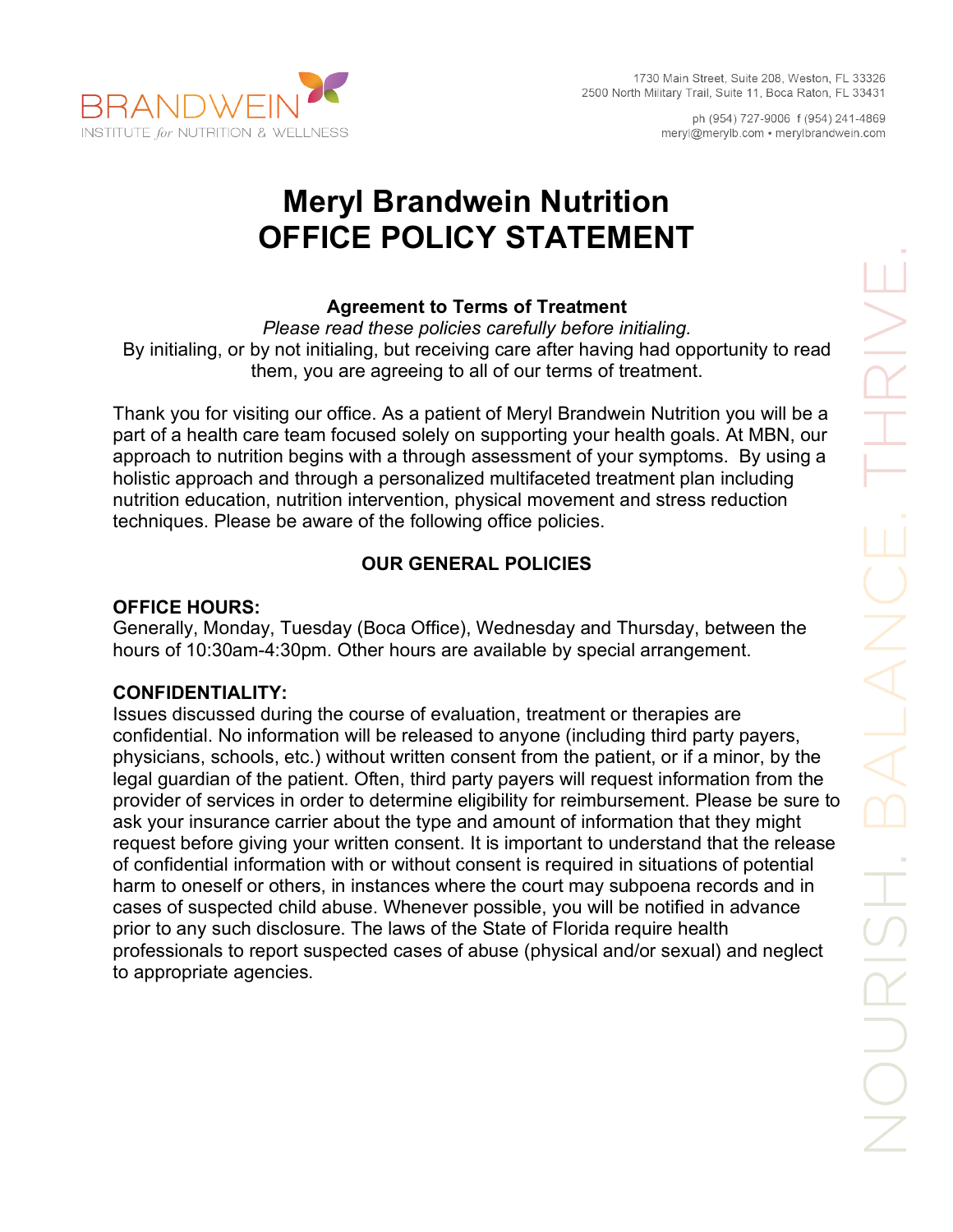

# **ETHICS AND PROFESSIONAL STANDARDS:**

Meryl Brandwein is committed to uphold the most responsible ethical and professional standards possible and is accountable to you. If you have any questions or concerns about your course of treatment please discuss them directly with her. If, during the course of your care and treatment, you have any questions about the nature of your treatment (i.e. goals, supplement recommendations, etc.) or our billing practices please feel free to ask.

#### **TELEPHONE CALLS:**

Nutritionist Meryl Brandwein is available (on a call back basis) to patients for a short (5- 10 minutes) telephone consult, however, if longer than 15 minutes will be billed as an office appointment according to the time.

\_\_\_\_\_\_Initial here

#### . **EXTENDED SESSIONS:**

From time to time, particularly when an important issue is being explored, a session extends longer than originally planned or scheduled. Because fees are charged by the time it will be billed accordingly.

\_\_\_\_\_\_Initial here

# **OUR FINANCIAL POLICIES**

#### **INSURANCE:**

MBN does not participate with any insurance carrier. We are not able to submit medical claims on your behalf. We would be happy to provide you with the necessary receipts (super bills) and CPT codes so you can submit them in for reimbursement. We cannot assist you with claim resolution.

Please note: If requests for patient files and insurance requests for validation of services becomes excessive there will be an administrative fee of \$35.00 assessed to your account.

# **PAYMENT INFORMATION**

Our office accepts cash, checks or credit cards (MasterCard, Visa, Amex) for services rendered. When you schedule the initial visit, we request a credit card be put on file to hold the appointment for you. No charges will be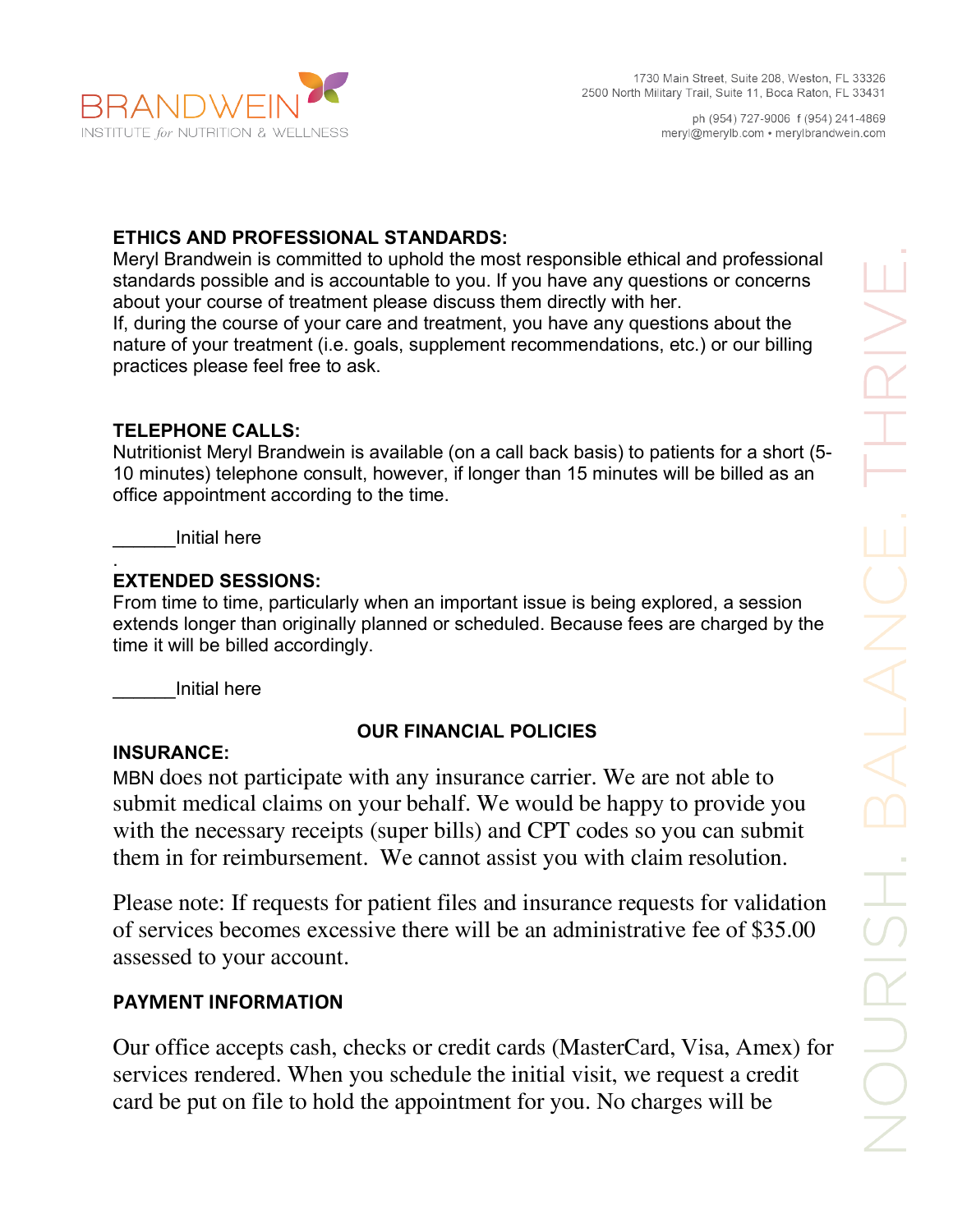

ph (954) 727-9006 f (954) 241-4869 meryl@merylb.com • merylbrandwein.com

applied to your credit card unless you miss or cancel an appointment without proper notice. On the day of your scheduled appointment, all charges for consultations will be due upon check-in.

\_\_\_\_\_Initial here

# **CANCELLATIONS and MISSED APPOINTMENTS:**

Due to the consistent requests for consultations, there is a 1-day cancellation policy for your Initial appointment. Your appointment must be cancelled at least 24 hours prior to your scheduled consultation or you will be charged for the visit. There is also a 24-hour cancellation policy for all follow-up appointments. You may cancel your appointment by calling the office. If calling after hours, please leave a message.

As we have booked a significant block of time for appointments between you and Meryl Brandwein and we do not double book ANY appointments, a missed appointment will be charged to the credit card holding the appointment. 1 day (24 hours) notice of cancellation of an appointment is required for all appointments**. Failure to keep the scheduled appointment or failure to cancel an appointment more than 1 day in advance will result in a charge for the expected service. Monday appointments must be canceled by 10AM on Friday to avoid this charge.**

\_\_\_\_\_\_Initial here